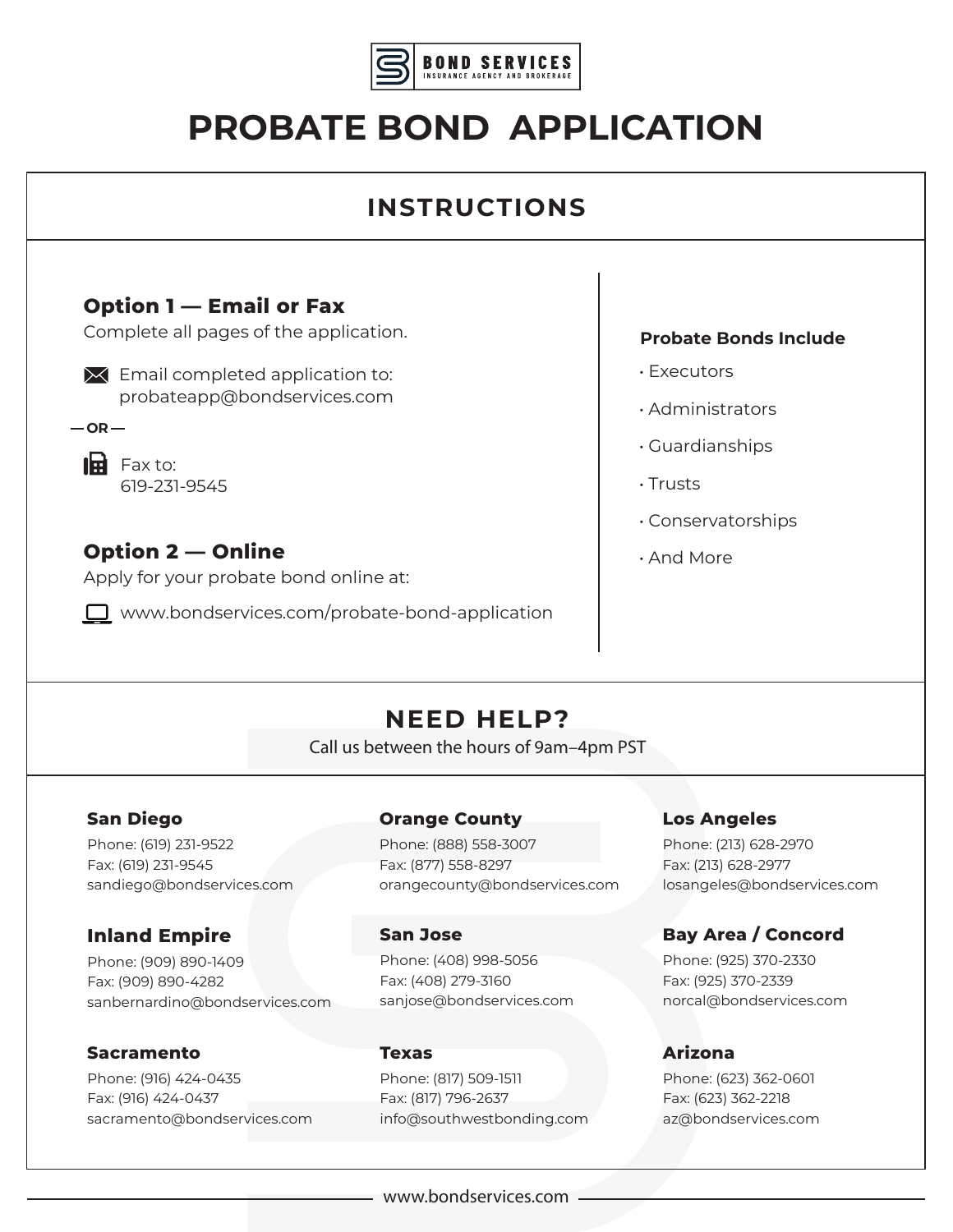

**Email** completed application to probateapp@bondservices.com. **Or Fax** to (619) 231-9545.

|                                                                                                                                                                                                                                | Amount <b>Amount Amount Amount</b>                                  |  |                                                                                                                                                                                                                                      |  |
|--------------------------------------------------------------------------------------------------------------------------------------------------------------------------------------------------------------------------------|---------------------------------------------------------------------|--|--------------------------------------------------------------------------------------------------------------------------------------------------------------------------------------------------------------------------------------|--|
|                                                                                                                                                                                                                                |                                                                     |  |                                                                                                                                                                                                                                      |  |
|                                                                                                                                                                                                                                |                                                                     |  |                                                                                                                                                                                                                                      |  |
|                                                                                                                                                                                                                                | <b>Personal Information</b>                                         |  |                                                                                                                                                                                                                                      |  |
|                                                                                                                                                                                                                                |                                                                     |  |                                                                                                                                                                                                                                      |  |
| Name and the contract of the contract of the contract of the contract of the contract of the contract of the contract of the contract of the contract of the contract of the contract of the contract of the contract of the c |                                                                     |  |                                                                                                                                                                                                                                      |  |
|                                                                                                                                                                                                                                |                                                                     |  |                                                                                                                                                                                                                                      |  |
|                                                                                                                                                                                                                                |                                                                     |  |                                                                                                                                                                                                                                      |  |
|                                                                                                                                                                                                                                |                                                                     |  |                                                                                                                                                                                                                                      |  |
|                                                                                                                                                                                                                                |                                                                     |  |                                                                                                                                                                                                                                      |  |
|                                                                                                                                                                                                                                |                                                                     |  |                                                                                                                                                                                                                                      |  |
|                                                                                                                                                                                                                                |                                                                     |  |                                                                                                                                                                                                                                      |  |
|                                                                                                                                                                                                                                |                                                                     |  |                                                                                                                                                                                                                                      |  |
|                                                                                                                                                                                                                                |                                                                     |  |                                                                                                                                                                                                                                      |  |
|                                                                                                                                                                                                                                |                                                                     |  |                                                                                                                                                                                                                                      |  |
|                                                                                                                                                                                                                                |                                                                     |  |                                                                                                                                                                                                                                      |  |
|                                                                                                                                                                                                                                |                                                                     |  |                                                                                                                                                                                                                                      |  |
|                                                                                                                                                                                                                                |                                                                     |  |                                                                                                                                                                                                                                      |  |
|                                                                                                                                                                                                                                |                                                                     |  |                                                                                                                                                                                                                                      |  |
|                                                                                                                                                                                                                                |                                                                     |  |                                                                                                                                                                                                                                      |  |
|                                                                                                                                                                                                                                |                                                                     |  |                                                                                                                                                                                                                                      |  |
|                                                                                                                                                                                                                                | Have you or your spouse filed personal bankruptcy? ________________ |  | If Yes, when? <u>Andrea Barbara and the series of the series of the series of the series of the series of the series of the series of the series of the series of the series of the series of the series of the series of the se</u> |  |
|                                                                                                                                                                                                                                |                                                                     |  |                                                                                                                                                                                                                                      |  |
|                                                                                                                                                                                                                                |                                                                     |  |                                                                                                                                                                                                                                      |  |
|                                                                                                                                                                                                                                | <b>Estate Info</b>                                                  |  |                                                                                                                                                                                                                                      |  |
|                                                                                                                                                                                                                                |                                                                     |  |                                                                                                                                                                                                                                      |  |
|                                                                                                                                                                                                                                |                                                                     |  |                                                                                                                                                                                                                                      |  |
|                                                                                                                                                                                                                                |                                                                     |  |                                                                                                                                                                                                                                      |  |
|                                                                                                                                                                                                                                |                                                                     |  |                                                                                                                                                                                                                                      |  |
|                                                                                                                                                                                                                                |                                                                     |  |                                                                                                                                                                                                                                      |  |
|                                                                                                                                                                                                                                |                                                                     |  |                                                                                                                                                                                                                                      |  |
|                                                                                                                                                                                                                                |                                                                     |  |                                                                                                                                                                                                                                      |  |
|                                                                                                                                                                                                                                |                                                                     |  |                                                                                                                                                                                                                                      |  |
|                                                                                                                                                                                                                                |                                                                     |  |                                                                                                                                                                                                                                      |  |
|                                                                                                                                                                                                                                |                                                                     |  |                                                                                                                                                                                                                                      |  |
|                                                                                                                                                                                                                                |                                                                     |  | If Yes, do you understand you must have a court order to continue business? _________________________________                                                                                                                        |  |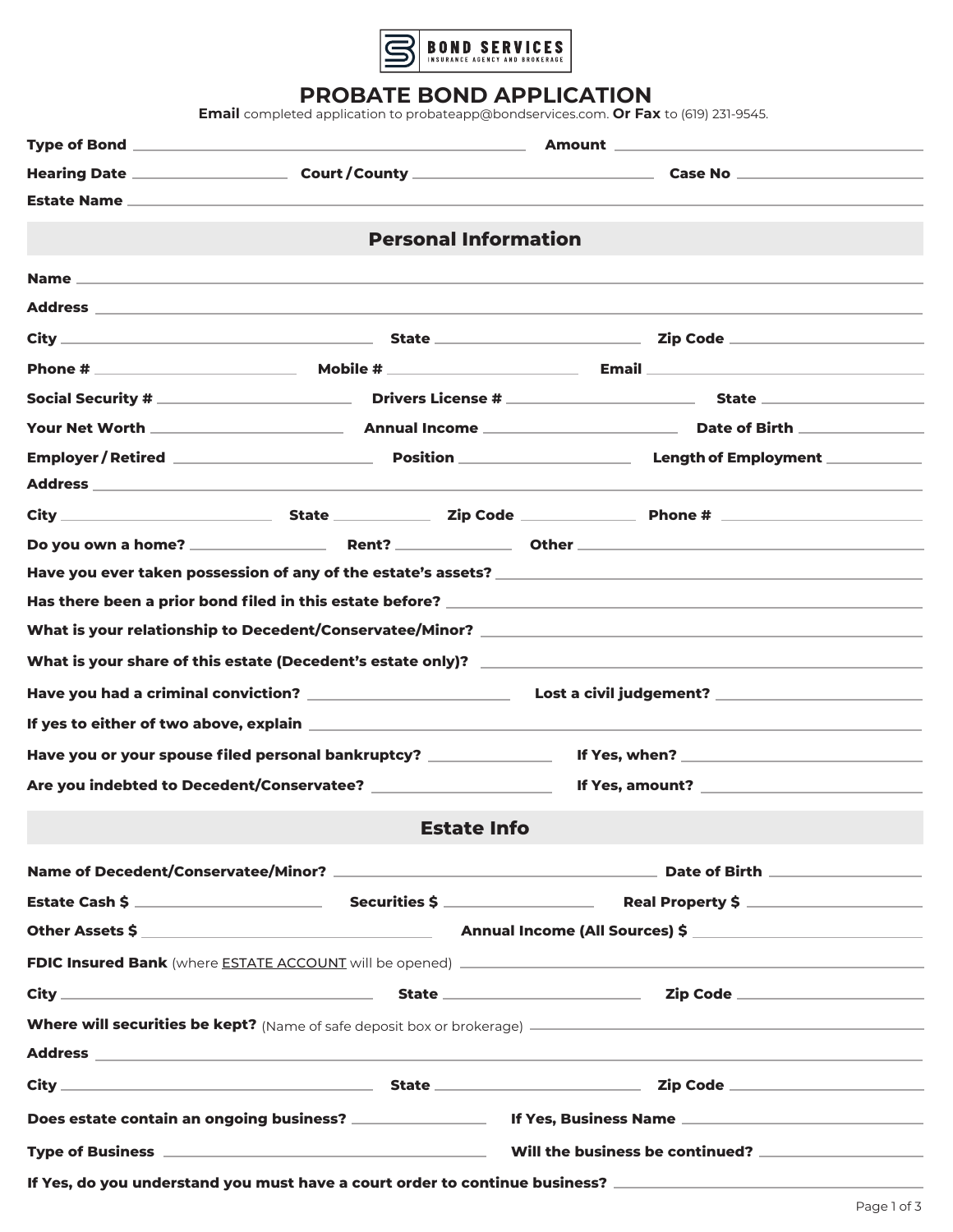

**Email** completed application to probateapp@bondservices.com. **Or Fax** to (619) 231-9545.

| <b>Attorney Info</b>                                                                                          |                                                                                    |                                                                                                                            |  |  |
|---------------------------------------------------------------------------------------------------------------|------------------------------------------------------------------------------------|----------------------------------------------------------------------------------------------------------------------------|--|--|
|                                                                                                               |                                                                                    |                                                                                                                            |  |  |
|                                                                                                               |                                                                                    |                                                                                                                            |  |  |
|                                                                                                               |                                                                                    |                                                                                                                            |  |  |
|                                                                                                               |                                                                                    |                                                                                                                            |  |  |
|                                                                                                               |                                                                                    | <u>Zip Code ________________________</u>                                                                                   |  |  |
|                                                                                                               | <b>Agreements</b>                                                                  |                                                                                                                            |  |  |
|                                                                                                               | Please answer in the affirmative, "Yes", to confirm that you understand and agree. |                                                                                                                            |  |  |
|                                                                                                               |                                                                                    | Do you understand that the first year's bond premium is not refundable? ____________________________                       |  |  |
|                                                                                                               |                                                                                    | Do you understand all increases and reductions of the bond must be ordered by the court? _____________________             |  |  |
|                                                                                                               |                                                                                    | Do you understand the bond is in effect until a final discharge is signed by the judge and a copy delivered to the surety? |  |  |
|                                                                                                               |                                                                                    |                                                                                                                            |  |  |
| Do you understand you must retain an attorney throughout the administration of this estate? _________________ |                                                                                    |                                                                                                                            |  |  |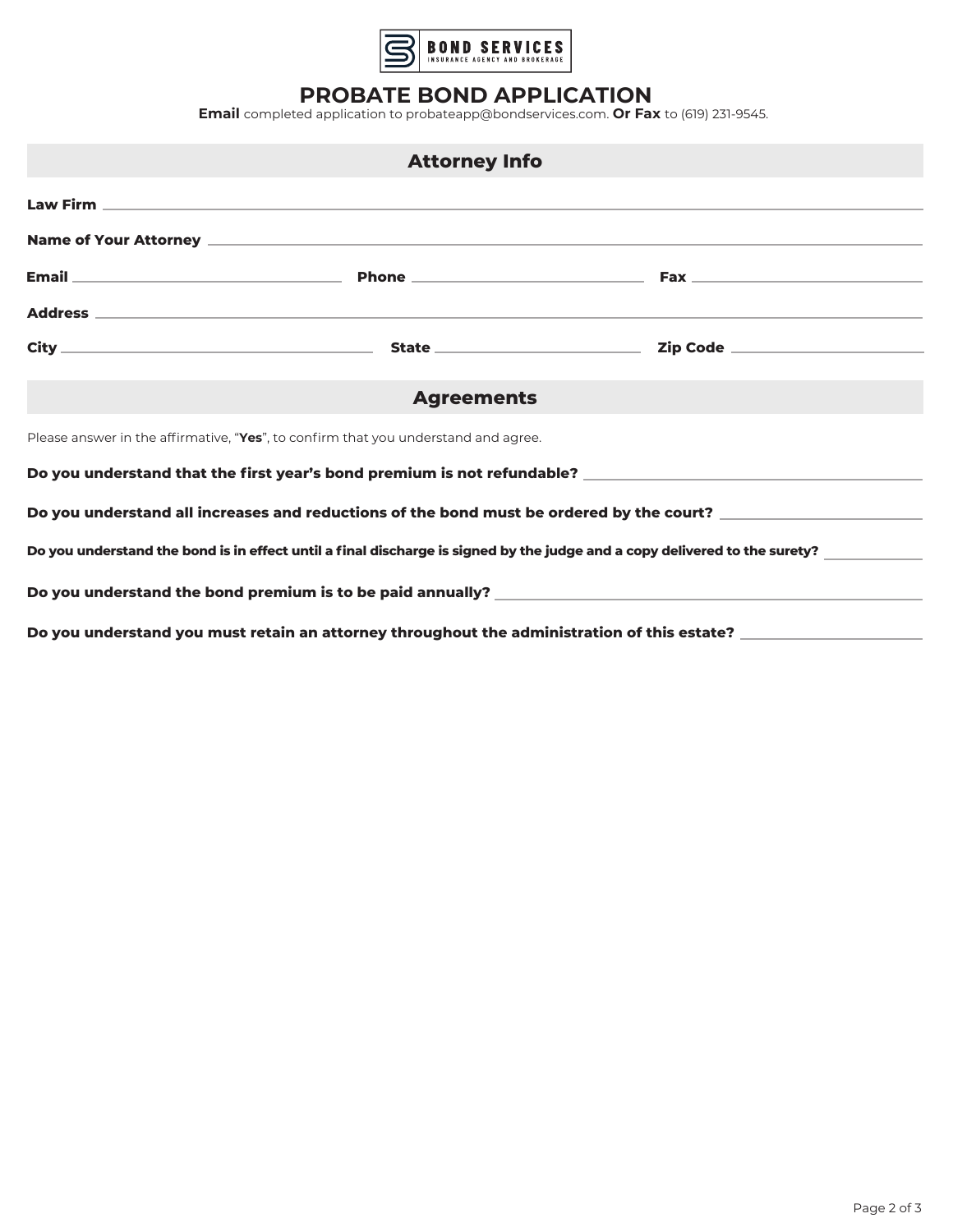

**Email** completed application to probateapp@bondservices.com. **Or Fax** to (619) 231-9545.

#### **Indemnity Agreement**

INDEMNITORS ACKNOWLEDGE AND AGREE THAT: **THE FIRST YEAR PREMIUM IS FULLY-EARNED WHEN THE BOND IS ISSUED EVEN IF THE BOND IS SUBSEQUENTLY REDUCED OR TERMINATED DURING THE FIRST YEAR.** IF A BOND IS REDUCED OR TERMINATED DURING THE SECOND OR SUBSEQUENT YEAR AFTER A RENEWAL PREMIUM IS PAID, THE RENEWAL PREMIUM SHALL BE ADJUSTED PRO RATA UPON REDUCTION OR TERMINATION.

The Indemnitors represent that all statements made in this Application and in any Application Supplement are true and made without reservation to induce the Surety and its successors, assigns, co-sureties and reinsurers, severally not jointly, and/or for which surety business is underwritten by the Surety to extend surety credit in any manner, included but not limited to providing or having provided requested Bond(s).

#### **Indemnitors hereby agree as follows:**

(1) to pay all premiums when due;

(2) to deliver evidence satisfactory to Surety, of the release of all liability;

(3) to exonerate and Indemnify Surety from and against all claims, losses, liability damages of any type (including punitive damages), costs, fees, expenses, suits, orders, judgments, or adjudications whatsoever which Surety may incur in connection with the extension of surety credit, including the enforcement of the agreements contained herein (collectively "LOSS");

- (4) that Surety shall have the right, at its sole discretion, to pay, adjust, settle or compromise any LOSS and the voucher or other evidence of such payment, settlement or compromise, whether Surety was liable therefore or not, shall be prima facie evidence of the Indemnitors' liability;
- (5) to pay the Surety immediately upon demand, in the amount Surety deems necessary to protect the Surety from any LOSS or potential LOSS, whether or not Surety has made payment or posted a reserve, Surety having the right to use all or part of these funds in payment or settlement of any LOSS or in reimbursement to Surety for payment of same;
- (6) that Indemnitors hereby authorize Surety to investigate statements made herein and to check credit with creditors, credit reporting agencies and/or lending institutions, and further authorize any present or former employer, or any other person, firm or corporation, to furnish information concerning Indemnitors in connection with the Surety's extension of surety credit and with Indemnitors' compliance with obligations hereunder and under any bond or underlying obligation, and Indemnitors hereby release any of the aforementioned from liability in consequence of furnishing or disclosing such information;
- (7) that Surety may bring separate suits to recover hereunder as causes of action shall accrue and that the bringing of suit or recovery of judgment upon any cause of action shall not prejudice or bar the bringing of other suits upon other causes of action, whether heretofore or thereafter arising;
- (8) that any and all other rights which Surety may have or acquire against Indemnitors under other or additional agreements (along with this Agreement collectively "INDEMNITY") related to the extension of surety credit, shall be in addition to and not in lieu of the rights afforded Surety under this Agreement;
- (9) that if Surety executes any Bond(s) with any co-surety or reinsures all or any part of Bond(s), that all the terms of this agreement shall apply and operate for the benefit of such co-surety and reinsurer, as their interest may appear;
- (10) that these covenants shall be jointly and severally binding upon Indemnitors, their respective heirs, executors, administrators, successors and assigns;
- (11) that Surety shall have the right to decline to issue or to cancel Bond(s) at any time, free of claim for loss or damage by Indemnitors, and Surety shall be under no obligation to disclose its reasons therefore, the provision of any law to the contrary being hereby waived;
- (12) that the exercise , delay of or failure by Surety to exercise any right, remedy or power whatsoever shall not preclude Surety's simultaneous or subsequent exercise or constitute any waiver of such or other rights, remedies or power;
- (13) if any Bond(s) relate(s) to the assets of an estate, Indemnitors will provide reasonable access to all records concerning the estate and upon request shall provide a written report of the condition of the estate.

Furthermore, Indemnitors grant, assign, pledge and convey to Surety as security, a lien against and a security interest in and to Indemnitors' interest, title and rights in the proceeds of any insurance policy affording coverage for all or part of any bonded obligation, and in contracts or obligations (and all proceeds thereof without limitation) that grow in any manner whatsoever as a result of the extension of the Surety credit. While the lien and security interest are effective immediately, Surety may exercise its remedies with respect to such, only in the event: a) Indemnitors' failure to fulfill any obligation whatsoever for which i) bond(s) are provided; ii) contained in any bond(s); iii) contained within any INDEMNITY agreement with the surety; and b) any assignment by Indemnitors for the benefit of creditors or any agreement or proceeding of liquidation, receivership or bankruptcy whatsoever. Indemnitors hereby authorize Surety to file any such financing statement, as Surety deems necessary or appropriate to perfect the liens and security interest granted herein.

Any person who knowingly and with intent to defraud any insurance company or other person, files an application for a surety bond containing false information, or conceals for the purpose of misleading information concerning any fact material thereto, commits a fraudulent insurance act which may subject such person to criminal and/or civil penalties.

| <b>Date Signed</b>                  | Dav | Month | Year |
|-------------------------------------|-----|-------|------|
| <b>Indemnitor Name</b>              |     |       |      |
|                                     |     |       |      |
| Indemnitor Signature $\overline{X}$ |     |       |      |